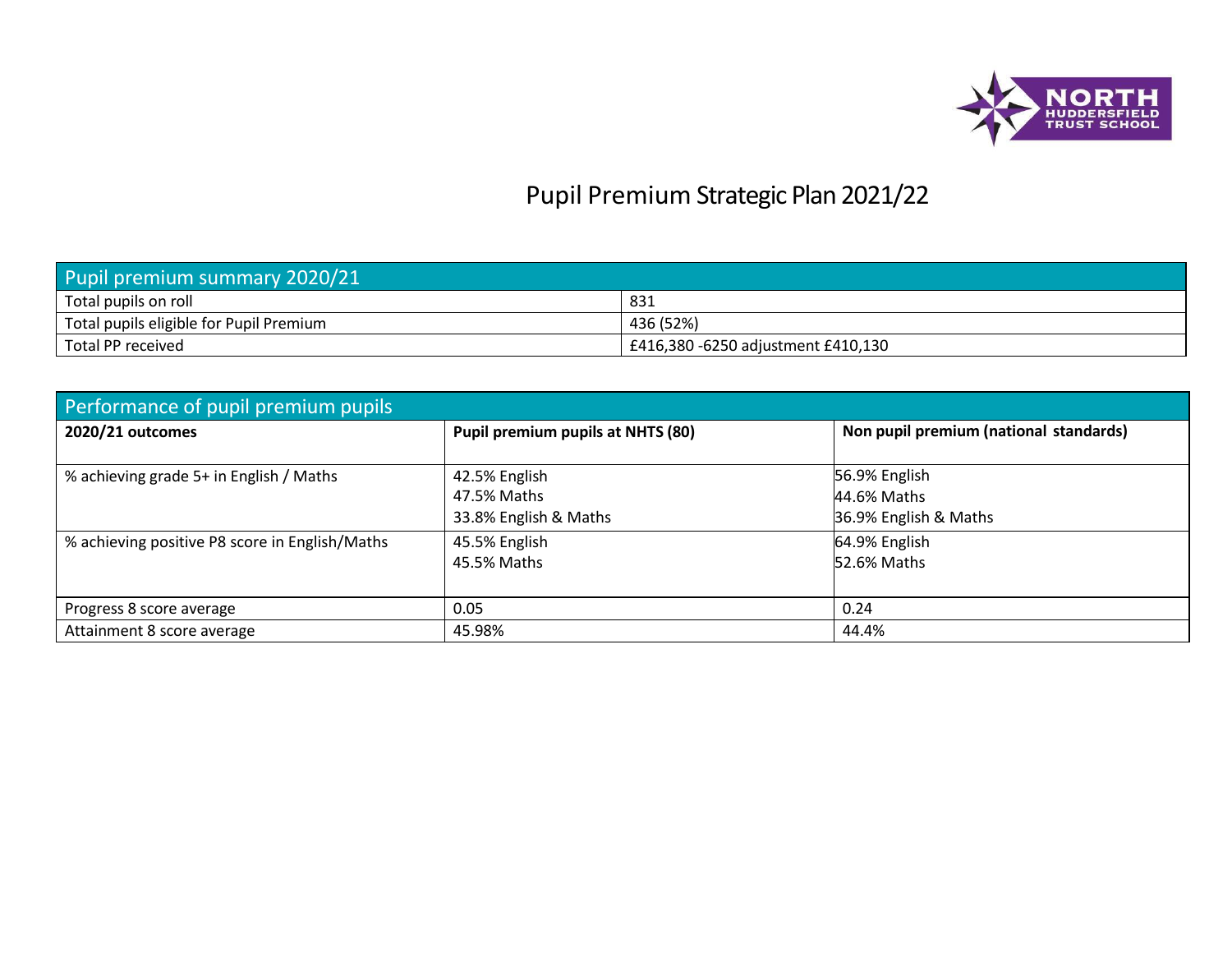

|                          | Barriers to future attainment for pupils (eligible for PP)                                                                                       |                            |                                                                                                                                  |  |  |  |
|--------------------------|--------------------------------------------------------------------------------------------------------------------------------------------------|----------------------------|----------------------------------------------------------------------------------------------------------------------------------|--|--|--|
| <b>Academic barriers</b> |                                                                                                                                                  | <b>Additional barriers</b> |                                                                                                                                  |  |  |  |
|                          | A Teaching and Learning: Staff understand and use strategies to improve T&L                                                                      |                            | E Pastoral: Many pupils have emotional and behavioral disorders (EBD), social skills difficulties, lack of home support, lack of |  |  |  |
|                          | and give appropriate intervention to help students learn                                                                                         |                            | breakfast, incorrect uniform and require counselling/mentoring and tailored intervention courses e.g. mental health and/or       |  |  |  |
|                          |                                                                                                                                                  | anger management           |                                                                                                                                  |  |  |  |
|                          | B Homework/Revision/Organisation: The in-school gap between PP and non-PP                                                                        |                            | F Alternative Provision: an appropriate and varied curriculum is devised to                                                      |  |  |  |
|                          | indicate that support is required at all levels and especially key stage 4                                                                       |                            | support all disadvantaged learners to succeed and reduce rates of internal                                                       |  |  |  |
|                          |                                                                                                                                                  | and external exclusion.    |                                                                                                                                  |  |  |  |
|                          | C Numeracy: PP students enter NHTS with lower numeracy scores than their                                                                         |                            | G Attendance: An attendance gap exists between Pupil Premium pupils and Non-                                                     |  |  |  |
| peers                    |                                                                                                                                                  |                            | Pupil Premium pupils, (in particular Persistent Absence pupils).                                                                 |  |  |  |
|                          | D Behaviour: Improvement for PP students to close the gap on their non-PP                                                                        |                            | H Enrichment and Aspirations: Many of our Pupil Premium pupils have had                                                          |  |  |  |
| peers at NHTS            |                                                                                                                                                  |                            | fewer life experiences and have not taken part in the same breadth of events as                                                  |  |  |  |
|                          |                                                                                                                                                  |                            | Non-Pupil Premium pupils e.g., enrichment activities, school trips, sports teams                                                 |  |  |  |
|                          |                                                                                                                                                  | and student parliament     |                                                                                                                                  |  |  |  |
|                          | <b>Intended outcomes</b> (specific outcomes and how they will be measured)                                                                       |                            | <b>Success Criteria</b>                                                                                                          |  |  |  |
| A                        | High quality wave one teaching for all pupils. Effective data driven intervention which supports Gap between PP and national others decreases at |                            |                                                                                                                                  |  |  |  |
|                          | pupils learning. Disadvantaged pupils feel supported, behave well and complete homework and GCSE.                                                |                            |                                                                                                                                  |  |  |  |
|                          | revision. Gap between PP and national others decreases at GCSE.                                                                                  |                            |                                                                                                                                  |  |  |  |
| B                        | Disadvantaged pupils have access to interventions to support learning and closing the gap.                                                       |                            | Gap between PP and national others decreases at                                                                                  |  |  |  |
|                          |                                                                                                                                                  |                            | <b>GCSE</b>                                                                                                                      |  |  |  |
|                          |                                                                                                                                                  |                            |                                                                                                                                  |  |  |  |
| $\mathsf{C}$             | To close the gap by providing additional supplementary numeracy support thereby raising the                                                      |                            | Gap between PP and national others decreases at                                                                                  |  |  |  |
|                          | attainment of those pupils                                                                                                                       |                            | GCSE.                                                                                                                            |  |  |  |
| D                        | Behaviour data will improve for all groups                                                                                                       |                            | A reduction in FTE data for all groups to the                                                                                    |  |  |  |
|                          |                                                                                                                                                  |                            | national other                                                                                                                   |  |  |  |
|                          |                                                                                                                                                  |                            |                                                                                                                                  |  |  |  |
|                          |                                                                                                                                                  |                            |                                                                                                                                  |  |  |  |
| E                        | Disadvantaged pupils access a variety of pastoral support e.g. Evolve and are supported to be                                                    |                            | The gap narrows and students go onto further                                                                                     |  |  |  |
|                          | fully equipped for learning and school.                                                                                                          |                            | education and NEET figures are reduced further                                                                                   |  |  |  |
|                          |                                                                                                                                                  |                            |                                                                                                                                  |  |  |  |
|                          |                                                                                                                                                  |                            |                                                                                                                                  |  |  |  |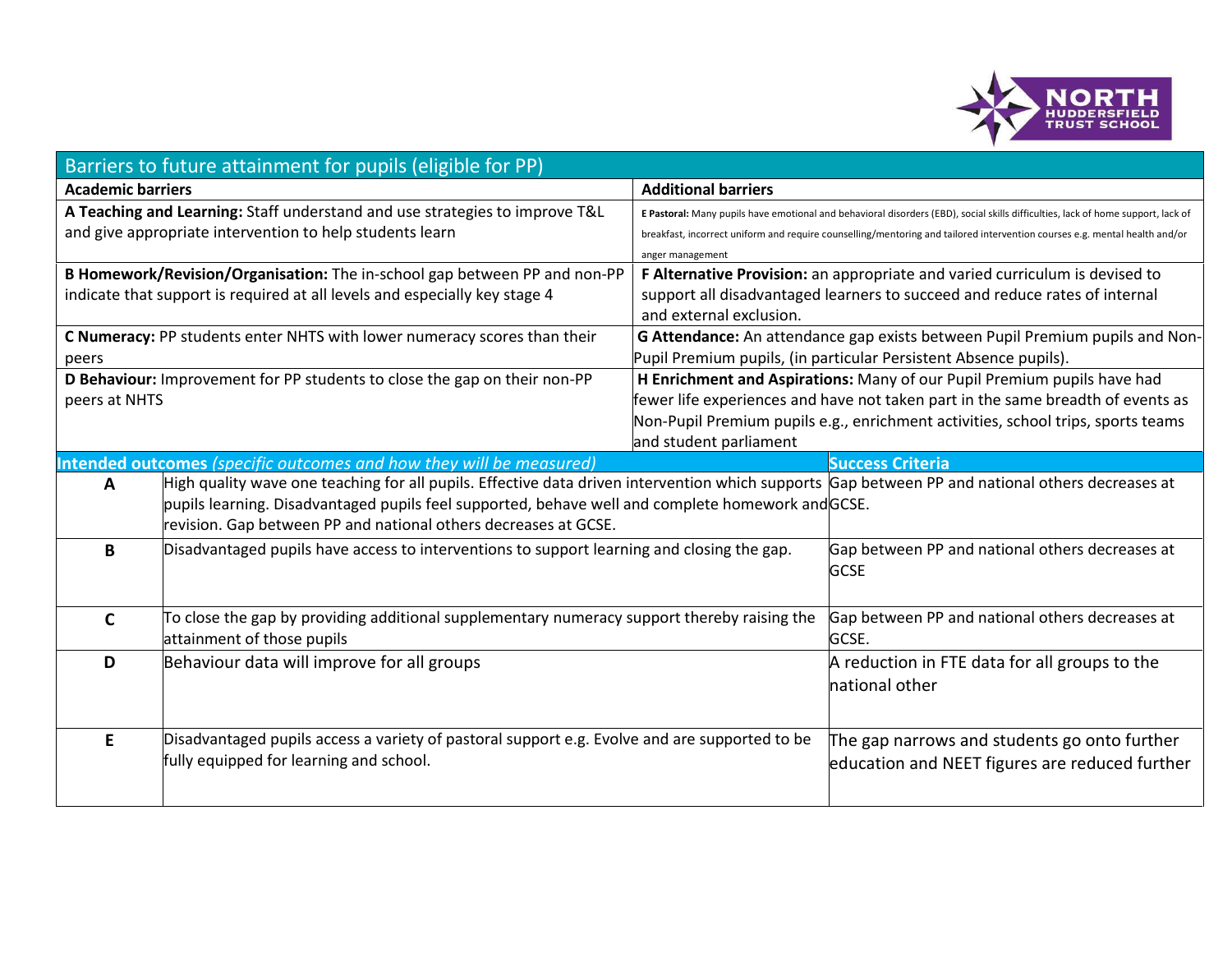

|   | Disadvantaged pupils access a variety of alternative provision tailored to their individual needs. Reduced NEET figures. Reduced rates of internal and                                                | external exclusion. Impact positively on the Gatsby<br><b>Benchmarks</b>                                                         |
|---|-------------------------------------------------------------------------------------------------------------------------------------------------------------------------------------------------------|----------------------------------------------------------------------------------------------------------------------------------|
| G | To improve and secure attendance that is at or above national others for disadvantaged pupils, PP attendance in line with National others.<br>thereby significantly reducing Persistent Absence (PA). |                                                                                                                                  |
| н | Disadvantaged pupils experience a range of extra-curricular activities and have opportunities<br>to participate in school trips and post 16 events.                                                   | Opportunities to participate in wider experiences<br>leads to an increase in aspirations as demonstrated<br>by destination data. |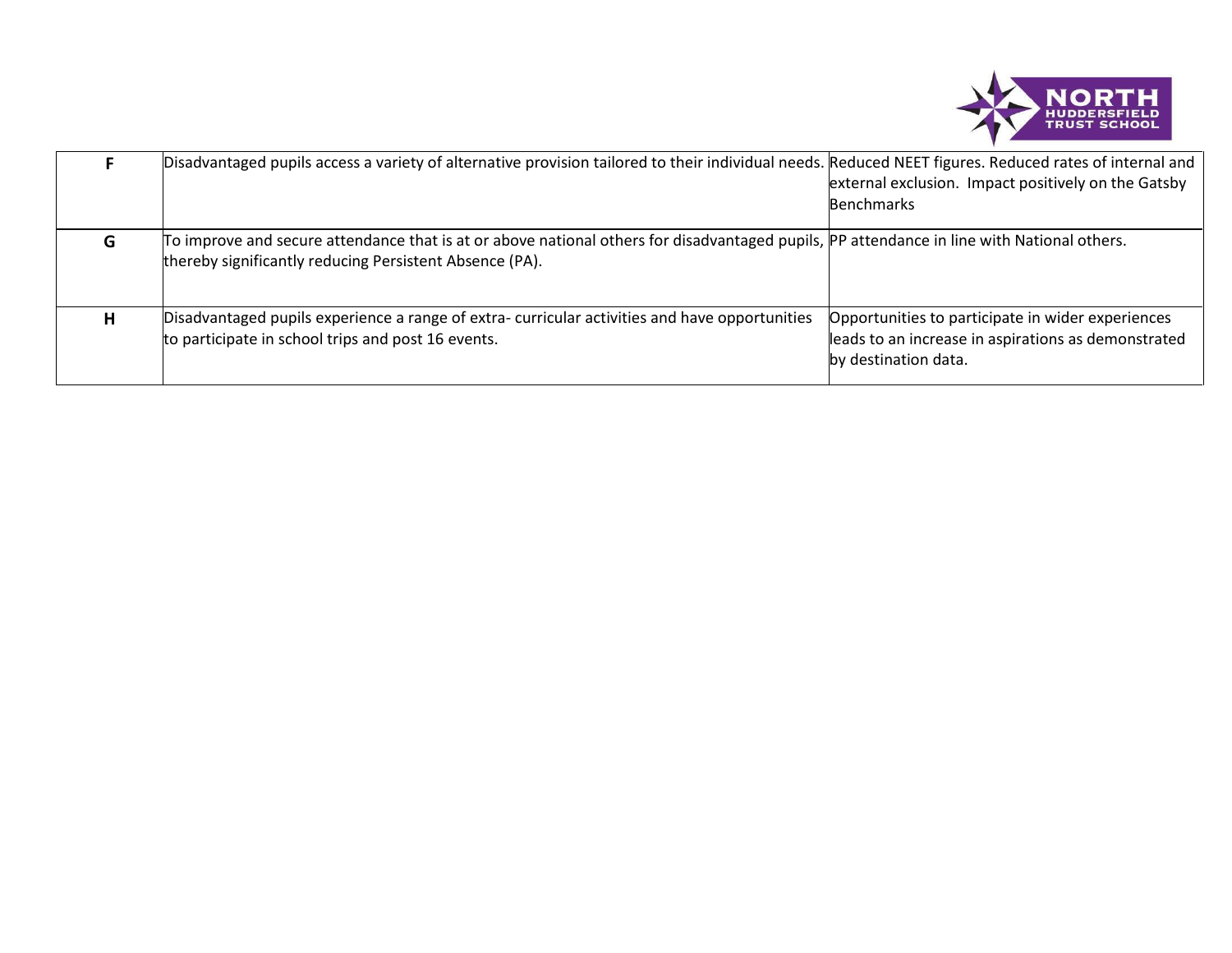

| <b>Planned expenditure</b>                                                                                                               |                                                                                                                                                                                                    |                                                                                                                                                                                                                                                                                                                                                                                             |                                                                                                                           |                                 |                                                                                |               |
|------------------------------------------------------------------------------------------------------------------------------------------|----------------------------------------------------------------------------------------------------------------------------------------------------------------------------------------------------|---------------------------------------------------------------------------------------------------------------------------------------------------------------------------------------------------------------------------------------------------------------------------------------------------------------------------------------------------------------------------------------------|---------------------------------------------------------------------------------------------------------------------------|---------------------------------|--------------------------------------------------------------------------------|---------------|
| Academic year                                                                                                                            | 2021/22                                                                                                                                                                                            |                                                                                                                                                                                                                                                                                                                                                                                             |                                                                                                                           |                                 |                                                                                |               |
|                                                                                                                                          | <b>Quality of teaching for all</b>                                                                                                                                                                 |                                                                                                                                                                                                                                                                                                                                                                                             |                                                                                                                           |                                 |                                                                                |               |
| <b>Action</b>                                                                                                                            | <b>Intended outcome</b>                                                                                                                                                                            | What is the evidence and<br>rationale for this choice?                                                                                                                                                                                                                                                                                                                                      | How will you ensure<br>it is implemented<br>well?                                                                         | <b>Staff lead</b>               | When will you<br>review the<br>implementation?                                 | <b>Review</b> |
| Quality first<br>teaching                                                                                                                | To work towards closing the<br>P8 gap between<br>disadvantaged pupils and non-<br>disadvantaged pupils through<br>relentless focus on quality first<br>teaching by all staff.                      | EEF Pupil Premium Guide - "Good<br>teaching is the most important<br>lever schools have to improve<br>outcomes for disadvantaged pupils.<br>Using the Pupil Premium to<br>improve teaching quality benefits<br>all students and has a particularly<br>positive effect on children eligible<br>for the Pupil Premium."<br>PP used for: Part funding key staff<br>leading on this initiative. | CPD to maintain a<br>consistently high<br>standard of teaching<br>and learning<br>throughout the<br>school                | <b>HSH</b><br>LPs               | Half termly through<br>QA cycle and Exec<br>SLT minutes and<br>feedback        |               |
| <b>Staff CPD</b><br>focused upon<br>PP student<br>barriers to<br>success and T&L<br>elements to<br>overcome<br>barriers.<br>Key areas of | Quality of T&L across the<br>school improves further<br>ensuring that all lessons are at<br>least good, catering for the<br>learning needs of all<br>individuals.<br>More rigorous and challenging | PP students are a key focus across<br>the school as there is a clear gap<br>between PP students and non-PP<br>students<br>Sutton Trust research linked to                                                                                                                                                                                                                                   | T&L QA and Learning<br>Walks.<br>Responsive to staff<br>feedback on CPD.<br>Impact monitored<br>annually<br>To ensure all | <b>HSH</b><br>LPs<br><b>DMU</b> | Each term through<br>QA Cycle including<br>learning walks<br>Each term through |               |
| priority to be:<br>assessment, use<br>of data in<br>planning                                                                             | teaching across the school to<br>improve progress and<br>outcomes for all pupils.<br>Expected closing of PP gap as                                                                                 | quality of T&L                                                                                                                                                                                                                                                                                                                                                                              | teachers and support<br>staff understand and<br>are effectively<br>supported to use the                                   | LPs                             | QA Cycle                                                                       |               |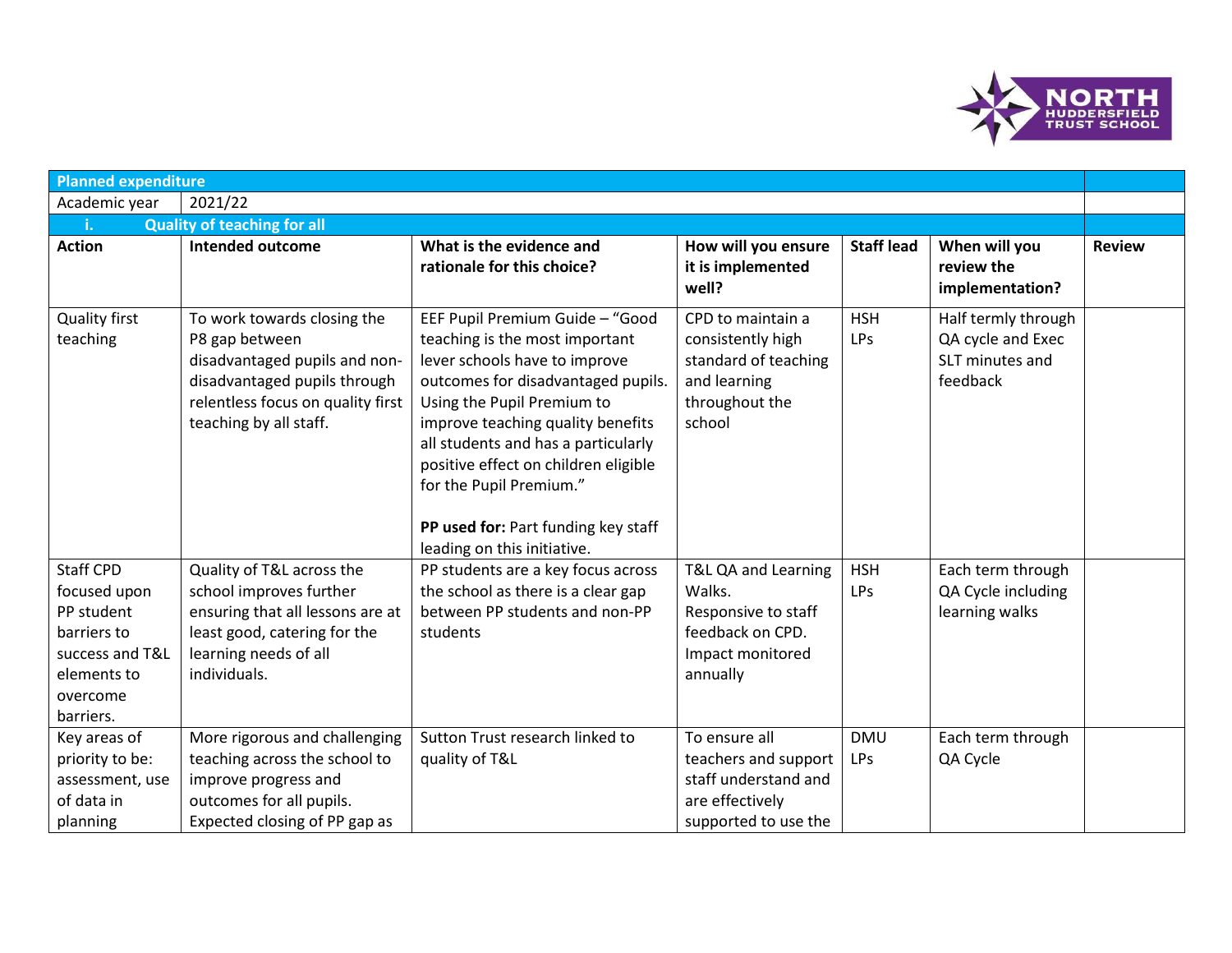

| effective<br>learning, 'teach<br>to the top'<br>stretch and<br>challenge, the<br>development of<br>high-quality                                                               | PP students benefit the most<br>when the quality of teaching<br>improves.                                                                                                     |                                                                                                                                                                                                       | learning structure<br>effectively in order<br>to support progress<br>and outcomes.                                                                |            |             |  |
|-------------------------------------------------------------------------------------------------------------------------------------------------------------------------------|-------------------------------------------------------------------------------------------------------------------------------------------------------------------------------|-------------------------------------------------------------------------------------------------------------------------------------------------------------------------------------------------------|---------------------------------------------------------------------------------------------------------------------------------------------------|------------|-------------|--|
| homework.<br>Staff CPD to<br>focus on<br>challenge in the<br>classroom                                                                                                        | Quality first teaching to<br>include stretch and challenge<br>in every lesson in every<br>subject                                                                             | Summer results analysis shows that<br>high attaining students (With and<br>without PP) do not do as well as<br>their peers<br>PP used for:<br>Part funding of key staff<br>CPD & curriculum resources | A structured CPD<br>programme will be<br>implemented across<br>the academic year<br>with a clear focus on<br>developing challenge<br>in all areas | <b>HSH</b> | Half termly |  |
| Analyse data<br>from APA to<br>investigate gaps<br>between those<br>with PP and<br>those without.<br>Once subjects<br>are identified,<br>action to be<br>taken<br>accordingly | To work towards closing the<br>P8 gap between<br>disadvantaged pupils and non-<br>disadvantaged pupils through<br>relentless focus on quality first<br>teaching by all staff. | EEF states that using the PP to<br>improve the quality of teaching<br>benefits all students and has a<br>particularly positive effect on<br>children eligible for PP.                                 | CPD to maintain a<br>consistently high<br>standard of teaching<br>and learning                                                                    |            |             |  |
| <b>Total budgeted cost</b>                                                                                                                                                    |                                                                                                                                                                               |                                                                                                                                                                                                       |                                                                                                                                                   |            | £262,483    |  |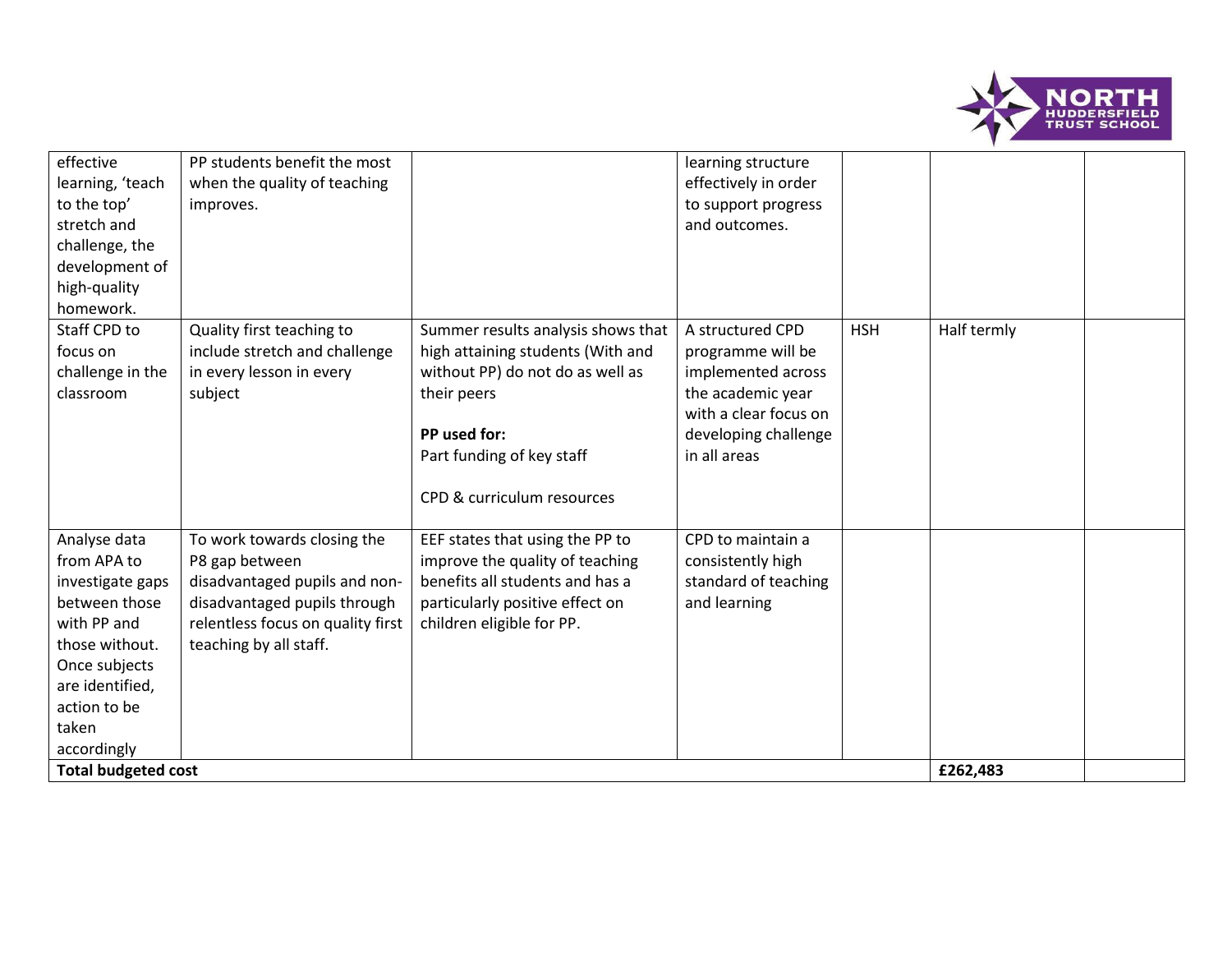

| ii.<br><b>Targeted support</b>                                                                             |                                                                                                                                                                                                                                                         |                                                                                                                                                                                  |                                                                                                                                                                                                                               |                          |                                                                                                                                 |               |
|------------------------------------------------------------------------------------------------------------|---------------------------------------------------------------------------------------------------------------------------------------------------------------------------------------------------------------------------------------------------------|----------------------------------------------------------------------------------------------------------------------------------------------------------------------------------|-------------------------------------------------------------------------------------------------------------------------------------------------------------------------------------------------------------------------------|--------------------------|---------------------------------------------------------------------------------------------------------------------------------|---------------|
| <b>Action</b>                                                                                              | <b>Intended outcome</b>                                                                                                                                                                                                                                 | What is the evidence and<br>rationale for this choice?                                                                                                                           | How will you ensure<br>it is implemented<br>well?                                                                                                                                                                             | <b>Staff lead</b>        | When will you<br>review the<br>implementation?                                                                                  | <b>Review</b> |
| Increase the<br>level of<br>bespoke catch<br>up intervention<br>to top up what<br>is available<br>from NTP | All Y11 PP students are given<br>access to the additional catch<br>up mentoring through the NTP<br>and topped up by PP funding                                                                                                                          | National figures are starting to<br>show that students at all levels<br>have been detrimentally affected<br>by the lockdowns. This<br>additionality will seek to address<br>this | QA of the mentoring<br>programme<br>conducted by SLT                                                                                                                                                                          | CALs<br><b>HSH</b>       | After each mentor<br>cycle (15 weeks)                                                                                           |               |
| Access<br>Arrangement<br>screening for<br>larger numbers<br>of students                                    | More PP students will be<br>assessed for access<br>arrangements to ensure they<br>have the best chance of<br>getting the grades predicted in<br>their summer examinations                                                                               | PP students do not achieve as well<br>as their peers in a number of<br>subject areas                                                                                             | SENDCO to work<br>closely with the<br>exams officer and<br>ensure that sufficient<br>evidence is collected<br>following the<br>assessments and<br>that this support<br>forms the normal<br>way of working for<br>that student | <b>ASH</b><br><b>SRA</b> | After each APA<br>cycle                                                                                                         |               |
| Numeracy ages<br>tested in Y7                                                                              | All Y7 students tested and<br>assessed for their numeracy<br>age in lieu of SATs results for<br>the last 2 years. This will<br>complement the CATs tests to<br>allow school to have a better<br>understanding of the challenge<br>faced by our students | Students enter NHTS with<br>numeracy scores significantly<br>below national average and this<br>impacts on their progress in a<br>number of subject areas                        | Trial sample of<br>students assessed<br>first to ensure that<br>the process is<br>suitable for NHTS as<br>this system has not<br>been used before                                                                             | SAL<br>AMA               | After the trial has<br>been completed a<br>review will take<br>place and if<br>successful, the Y7<br>cohort will be<br>assessed |               |
| Increased                                                                                                  | Literacy levels on entry are                                                                                                                                                                                                                            | Data on entry                                                                                                                                                                    | Literacy coordinator,                                                                                                                                                                                                         | <b>DRI</b>               | Appointment of                                                                                                                  |               |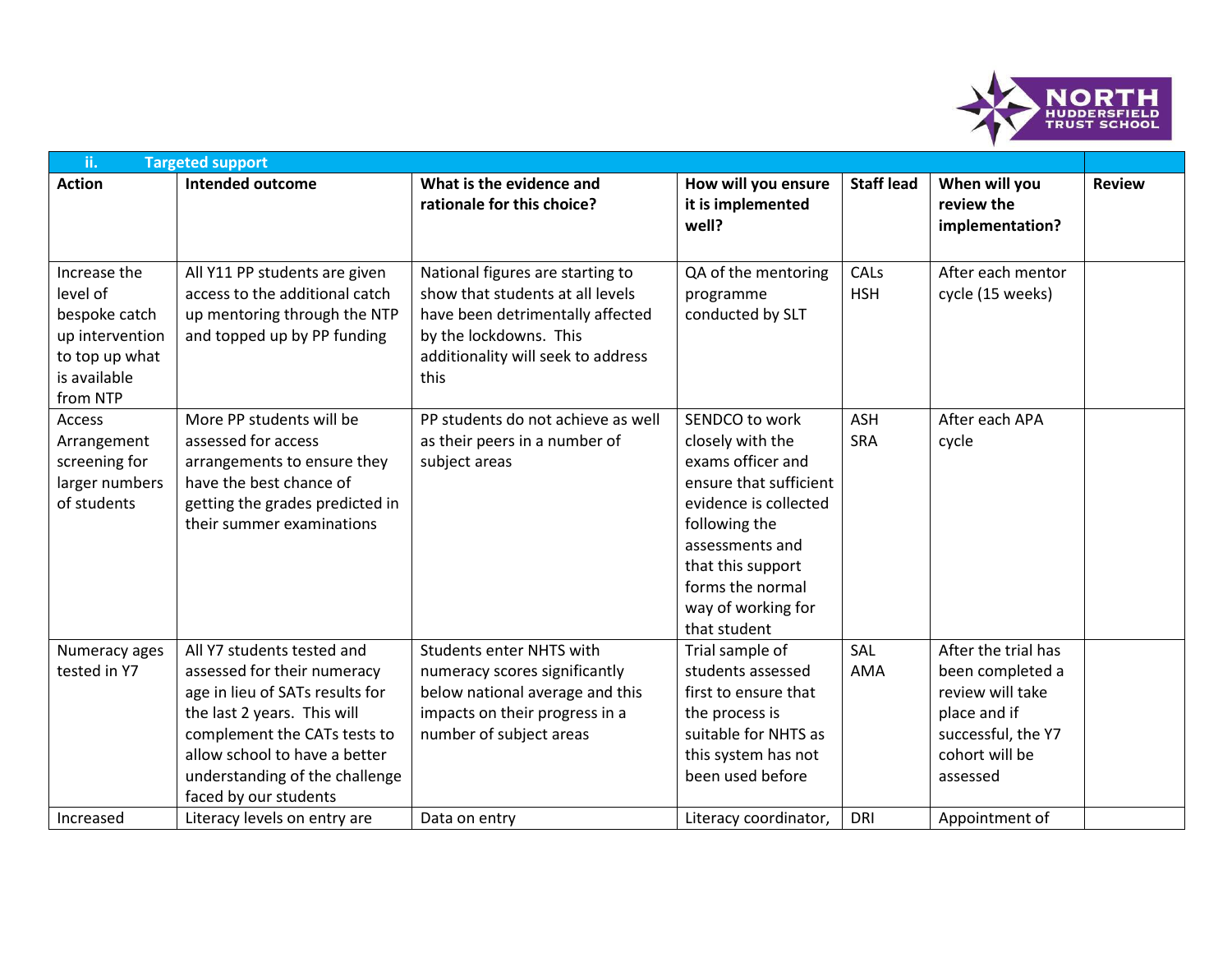

| literacy support<br>inc<br>appointment of<br><b>LRC Manager</b>                                                                                                                                                        | lower than similar schools and<br>this needs to be addressed.<br>Literacy strategies to continue<br>and be built upon, such as<br>Ruth Miskin. New LRC<br>manager will support in this<br>aspect                                                                  | Historical attainment data at KS3<br>and 4                                                                                                | <b>LRC Manager and</b><br>HLTA will implement<br>and monitor                                                                                                   | <b>LRC</b><br><b>CJO</b>                                           | LRC Manager to be<br>made in autumn<br>term<br>APA cyles<br>QA of literacy<br>provision through<br><b>LM</b> |  |
|------------------------------------------------------------------------------------------------------------------------------------------------------------------------------------------------------------------------|-------------------------------------------------------------------------------------------------------------------------------------------------------------------------------------------------------------------------------------------------------------------|-------------------------------------------------------------------------------------------------------------------------------------------|----------------------------------------------------------------------------------------------------------------------------------------------------------------|--------------------------------------------------------------------|--------------------------------------------------------------------------------------------------------------|--|
| Period 6<br>allocation for<br>Y11. Split the<br>general revision<br>focused<br>sessions and<br>strategic<br>intervention<br>aimed at key<br>groups<br>including PP<br>with particular<br>focus on maths<br>and English | PP students in Y11 have<br>structured revision sessions<br>targeted specifically at them in<br>core subjects                                                                                                                                                      | Structured approaches yield<br>greater outcomes than open<br>sessions pitched at all students                                             | Launch with staff<br>and students to<br>make it clear what<br>sessions are open.<br>Take registers of<br>sessions and monitor<br>attendance from key<br>groups | <b>GDE</b>                                                         | After each 'OPT'<br>meeting the<br>cohorts will be<br>updated                                                |  |
| Transition at all<br>levels                                                                                                                                                                                            | Y6 to 7 transition is broadened<br>to include key CALs to work<br>together on smooth subject<br>transitions.<br>Y9 to 10 transition to ensure<br>that students are prepared to<br>start their KS4 journey<br>Y11 to FE transitions are<br>strengthened post covid | Low points on entry Y6 to 7.<br>Limited knowledge of KS2 curricula<br>by CALs.<br>NEET figures are low, but need to<br>be reduced further | LM meetings<br>Transition<br>coordinator in post<br>for a further year<br><b>C&amp;A Careers</b><br>maintain their school<br>presence                          | <b>SLT</b><br><b>ADI</b><br><b>GDE</b><br><b>VOS</b><br><b>SSH</b> | After each key<br>milestone in the<br>school year such as<br>September,<br>Options, Post 16<br>prep          |  |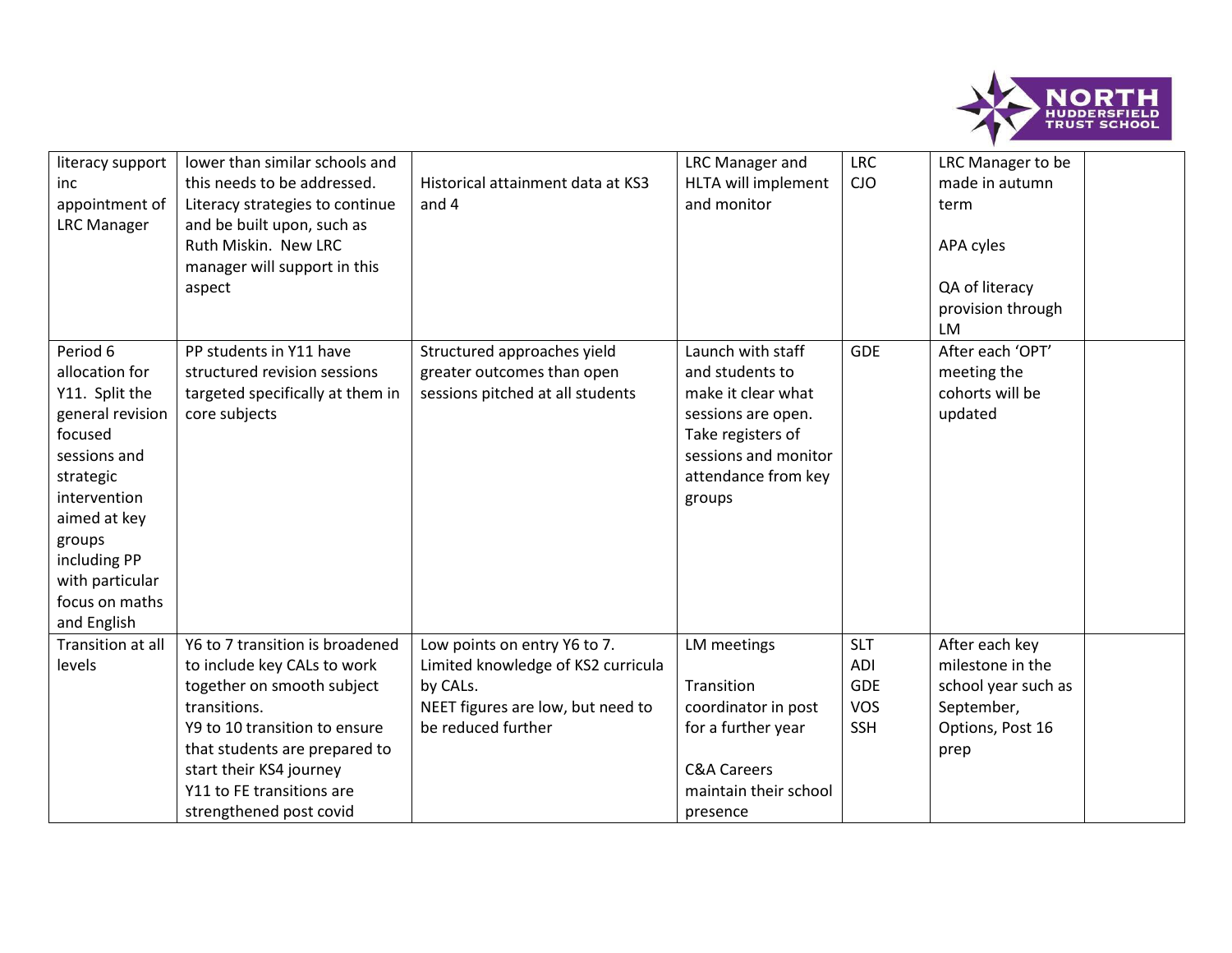

| PP students to             | Continued employment of     | National figures from lockdown     | Student progress | DRI        | Termly through the |  |
|----------------------------|-----------------------------|------------------------------------|------------------|------------|--------------------|--|
| get additional             | learning mentors in English | shows that reading ages in Y7 have | tracked and      | <b>SAL</b> | QA cycle           |  |
| 1:1 support or             | and maths                   | been detrimentally impacted by     | monitored by     | LPs        |                    |  |
| small group                |                             | being out of school.               | literacy and     |            |                    |  |
| tuition                    |                             |                                    | numeracy         |            |                    |  |
|                            |                             |                                    | coordinators     |            |                    |  |
|                            |                             |                                    |                  |            |                    |  |
|                            |                             |                                    | QA by LPs        |            |                    |  |
| <b>Total budgeted cost</b> |                             |                                    |                  |            | £114,836           |  |

| iii.                                                                                                               | <b>Other approaches</b>                                                                                    |                                                                                                                                                                                                                                            |                                                                                                                                                        |                                        |                                                                 |               |
|--------------------------------------------------------------------------------------------------------------------|------------------------------------------------------------------------------------------------------------|--------------------------------------------------------------------------------------------------------------------------------------------------------------------------------------------------------------------------------------------|--------------------------------------------------------------------------------------------------------------------------------------------------------|----------------------------------------|-----------------------------------------------------------------|---------------|
| <b>Action</b>                                                                                                      | Intended outcome                                                                                           | What is the evidence and<br>rationale for this choice?                                                                                                                                                                                     | How will you ensure<br>it is implemented<br>well?                                                                                                      | <b>Staff lead</b>                      | When will you<br>review the<br>implementation?                  | <b>Review</b> |
| <b>Tracking</b><br>systems inc<br>attendance<br>across all year<br>groups                                          | PP students identified more<br>quickly for intervention                                                    | Gap is evident between PP<br>students and non-PP                                                                                                                                                                                           | SISRA bought to<br>help with the<br>analysis of Pupil<br>Premium gaps, SIMs<br>used with data<br>manager time to<br>create PP<br>intervention group.   | <b>MSC</b><br>MAL<br><b>DMU</b><br>HBE | Each half term for<br>KS4 students<br>through 'Opt'<br>meetings |               |
| Student<br>Achievement<br>Leaders (SALs)<br>in all year<br>groups are<br>allocated PP<br>students in<br>their year | Less behaviour issues and<br>reduced Fixed Term Exclusions<br>for students in receipt of Pupil<br>Premium. | Close monitoring and tracking has<br>been utilised and when including<br>regular dialogue with students we<br>have seen improvements in<br>attendance and engagement for PP<br>students. Having routine and<br>stability has shown impact. | Assistant<br>Headteacher<br>(Behaviour &<br>Attitude) monitors<br>impact and reports<br>termly to SLT. Staff<br>are given weekly<br>trackers for their | <b>NCO</b><br><b>SALS</b>              | Termly basis                                                    |               |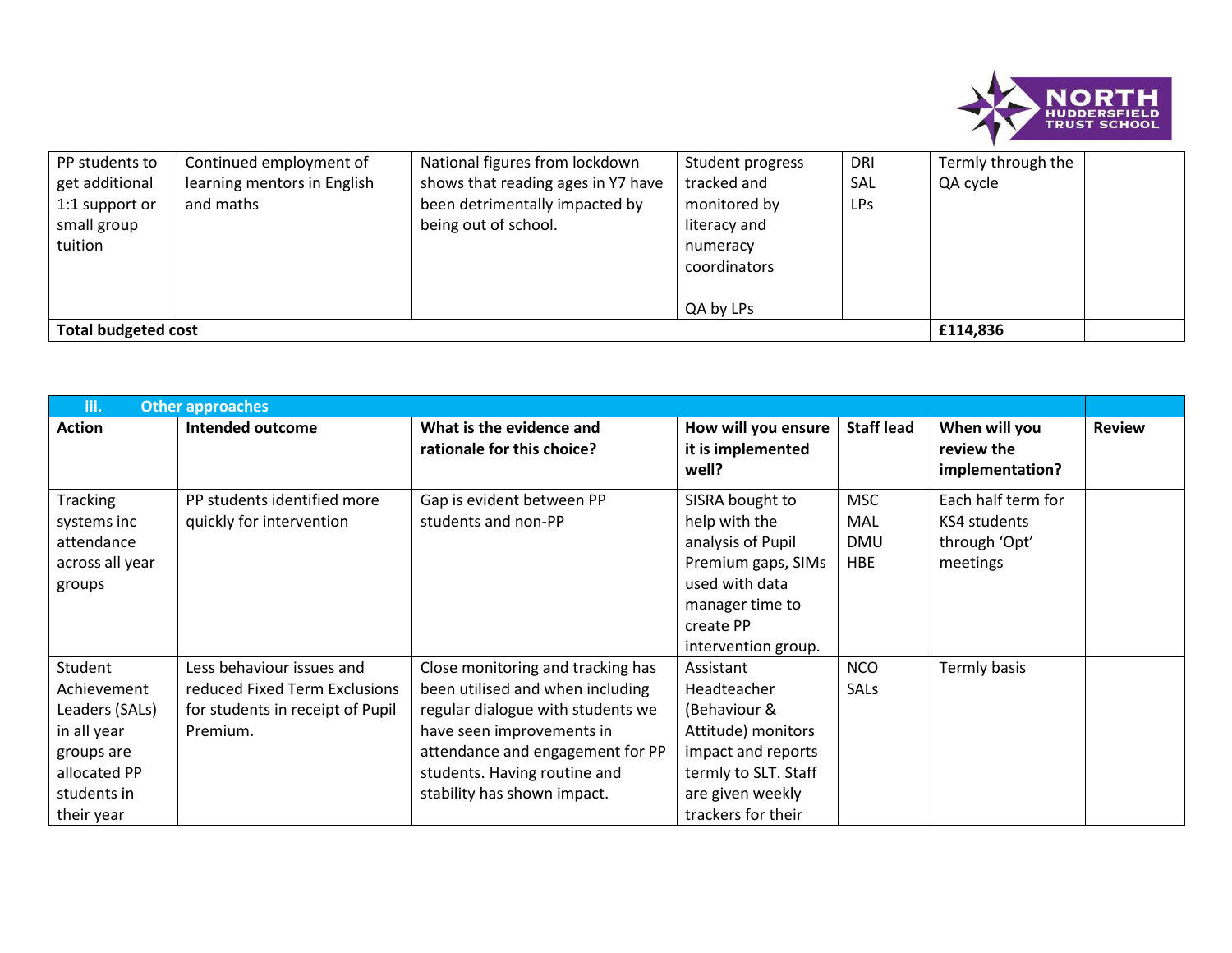

| monitor closely<br>and ensure that<br>they are on<br>track with<br>Achievement<br>Points, that<br>Behaviour<br>Points are<br>reduced and<br>attendance is<br>not a concern. |                                                                                                                                                                                                                         |                                                                                                                                                                                     | at risk and key<br>students. This is<br>visited regularly in<br>briefing.                                                                                    |                                        |                                                                                   |  |
|-----------------------------------------------------------------------------------------------------------------------------------------------------------------------------|-------------------------------------------------------------------------------------------------------------------------------------------------------------------------------------------------------------------------|-------------------------------------------------------------------------------------------------------------------------------------------------------------------------------------|--------------------------------------------------------------------------------------------------------------------------------------------------------------|----------------------------------------|-----------------------------------------------------------------------------------|--|
| A high quality,<br>smooth<br>transition<br>process                                                                                                                          | Transition Plan for Y5 & Y6 to<br>ensure learners are well<br>equipped, including SLT visit to<br>all feeder primaries.<br><b>Extended transition for SEND</b><br>students to fully support<br>transition to secondary. | SEND Code of Practice: 0 to 25<br>Years (Jan 2015)                                                                                                                                  | <b>Meeting Minutes</b><br><b>Uptake of Transition</b><br>days offered at<br><b>NHTS</b><br><b>CPOMS</b><br>data/information<br>Student voice<br>Parent voice | <b>ASH</b><br><b>NCO</b><br><b>MSC</b> | Yearly                                                                            |  |
| Holiday revision<br>session<br>intervention<br>Transport                                                                                                                    | Improve progress and<br>outcomes for students with PP.<br>To provide additional learning<br>support for key students.<br>No PP student is prevented                                                                     | It is clear from internal data that PP<br>students do not achieve as well as<br>those without across the key<br>stages. This needs to be addressed<br>Parental voice has shown that | Offer financial<br>support to<br>colleagues who<br>undertake<br>additional<br>intervention<br>sessions<br>All PP students will                               | CALs to<br>coordinate<br><b>SMC</b>    | Analysis of APA<br>data to identify<br>subjects and<br>students<br>Each half term |  |